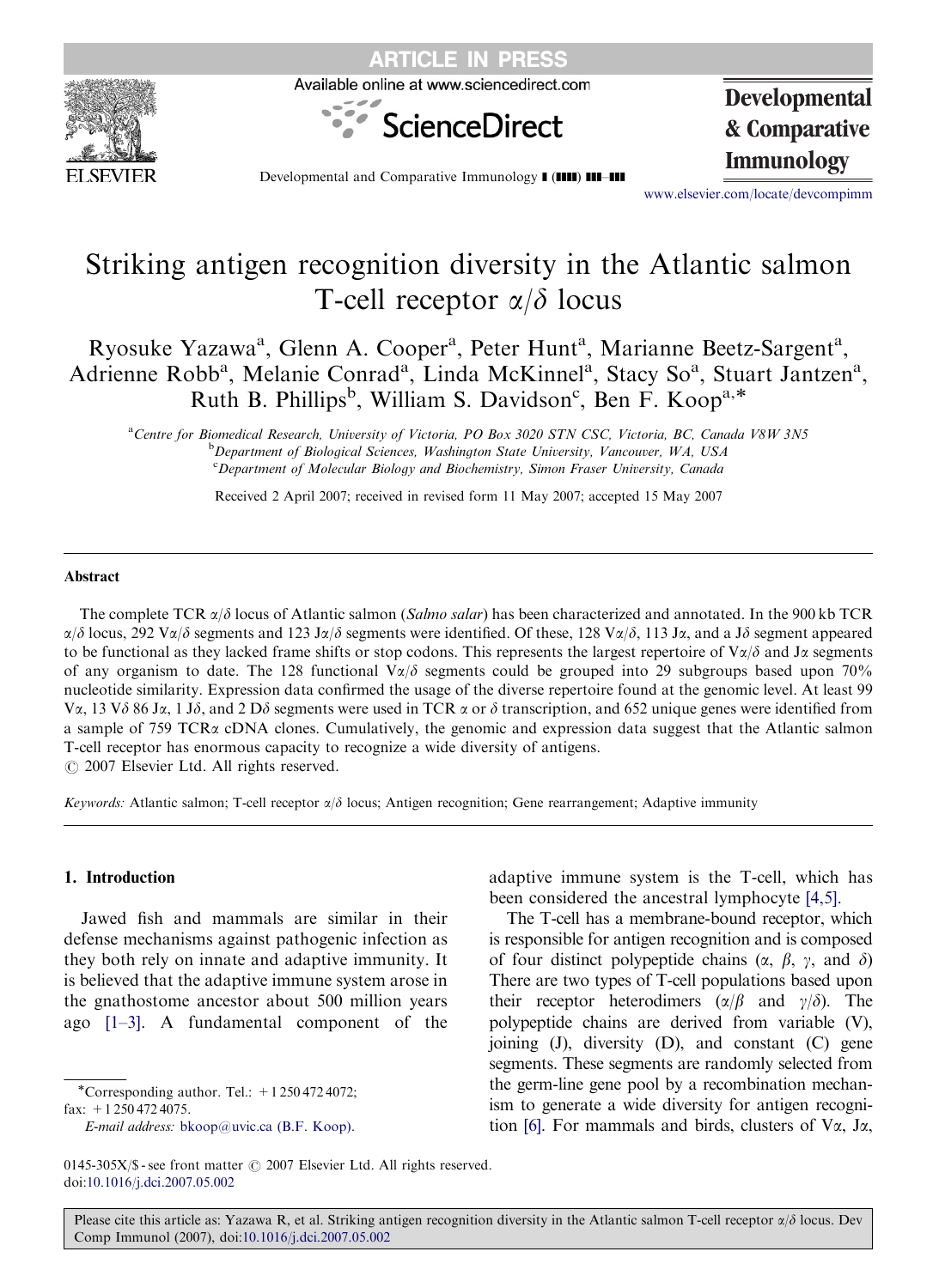and  $C\alpha$  gene segments are orientated in the same direction, with the T-cell receptor (TCR)  $\delta$  locus embedded between the V $\alpha$  and J $\alpha$  segments [\[7–9\].](#page-8-0) However, it has been reported that the V segments of teleost TCR  $\alpha/\delta$  locus are followed by C $\alpha$  and J $\alpha$  gene segments, which are in an inverted orientation to the V segments  $[10-12]$ .

It is thought that fish adaptive immunity is intrinsically less efficient due to its evolutionary status and poikilothermic nature [\[13\].](#page-9-0) Furthermore, selection of specific mutants generated by hypermutation requires specific cell types and highly evolved specific lymphoid organs, which are yet to be identified in teleosts. Nurse sharks possibly possess anatomic tissue where affinity maturation could occur [\[14\]](#page-9-0) and indeed affinity maturation has been demonstrated for an Ig isotype, IgNAR [\[15\].](#page-9-0) In addition, general studies have shown that fish antigen recognition molecules (i.e. Ig superfamily, MHC, and T-cell receptor) vary in their repertoire at the genomic level from species to species [\[16–21\].](#page-9-0)

Partial TCR  $\alpha$  sequence data have been reported for various teleosts including rainbow trout [\[1\],](#page-8-0) catfish [\[22\]](#page-9-0), zebrafish [\[12,23–25\],](#page-9-0) Atlantic cod [\[26\],](#page-9-0) Japanese flounder [\[27\],](#page-9-0) bicolor damselfish [\[28\],](#page-9-0) Atlantic salmon [\[29\]](#page-9-0), carp [\[30\]](#page-9-0), turbot [\[31\],](#page-9-0) and puffer fish [\[10,11\];](#page-9-0) however, the extent of TCR diversity in fishes has not been well documented. Two fully sequenced species of puffer fish (Takifugu rubripes and Tetraodon nigroviridis) have little diversity in TCR  $\alpha/\delta$  locus [\[10,11\],](#page-9-0) and although the zebrafish genome is sequenced, the complete TCR locus  $\alpha/\delta$  is yet to be completely characterized. The objective of this project is to learn the functionality of Atlantic salmon's adaptive immunity and to identify the extent of its possible recombinational diversity by completely characterizing its TCR  $\alpha/\delta$  locus. This will provide important key information for the understanding of the fish adaptive immune system and evolutionary relationships of the TCR to other vertebrates.

## 2. Materials and methods

# 2.1. Screenings and sequencing of Atlantic salmon  $TCR \alpha/\delta$  locus

The Atlantic salmon CHORI-214 bacterial artificial chromosome (BAC) library, constructed from a Norwegian aquaculture strain male, was obtained from BACPAC Resources, Children's Hospital Oakland Research Institute (CHORI) [\[32\]](#page-9-0). Six BAC library filters were hybridized with a probe encoding the TCR  $\alpha$  constant region. The TCR probe was generated with the following primer set:  $\alpha$ C-F and  $\alpha$ C-R and 5'-end labeled with  $\gamma^{32}P$  using T4 polynucleotide kinase (Invitrogen, Inc., Carlsbad, CA). Labeled probes were added to prehybridized BAC filters, which were prehybridized at 65 °C for 4 h (5  $\times$  SSC, 5  $\times$  Denhardt's, 0.1% SDS). Hybridization was carried out overnight at  $65^{\circ}$ C. Three washes were performed, each for 30 min at 50 °C, the first consisting of  $2 \times$  SSC and 0.1% SDS, and the second and third consisting of  $1 \times$ SSC and 0.1% SDS. Filters were visualized using BioMax film (Kodak). Further, BAC clones were identified by designing two 70mer oligo probes based on BAC sequence data: TCR2-1 and TCR2-2 (Integrated DNA Technologies). Probe labeling and hybridization were conducted as described above. BAC clones were chosen based on the physical BAC fingerprint map for Atlantic salmon, which is publicly available on the Internet Contig Explorer (iCE) version 3.4 [\[33\].](#page-9-0) BAC shotgun libraries were constructed and sequenced on an ABI 3700 DNA sequencer, resulting in 7–10 fold sequence coverage for each BAC clone, each of which was assembled using PHRED [\[34\],](#page-9-0) PHRAP [\[35\]](#page-9-0), and Consed [\[36\].](#page-9-0)

BAC clone sequence data were annotated using BLAST homology searches and EMBOSS programs package (<http://emboss.sourceforge.net/>). Alignment of cDNA sequences against genomic sequences was done by Sequin [\[37\],](#page-9-0) which was obtained from NCBI.

Dotter [\[38\]](#page-9-0) was used to compare BAC sequences and to identify duplicated regions. A 50 kb duplicated region in BAC 36P14 was validated by PCR analysis. A PCR primer set was designed in the intron between V17 and V18 genes: V17–18-F and V17–18-R. Six individual Atlantic salmons were used for the PCR analysis, and BAC 36P14 and 249L01 were used as controls. PCR was performed with an initial denaturation step of  $2 \text{ min}$  at  $95 \degree C$ and then 20 cycles of the following: 30s of denaturation at 95 °C, 30 s of annealing at 55 °C, and 1 min of extension at  $72^{\circ}$ C. PCR products were separated by electrophoresis on a 1.5% agarose gel.

#### 2.2. Fluorescent in situ hybridization (FISH)

BAC 249L01 was used as a probe for FISH on Atlantic salmon chromosomes. FISH and identification of chromosomes were conducted with methods described previously by Phillips et al. [\[39\]](#page-9-0).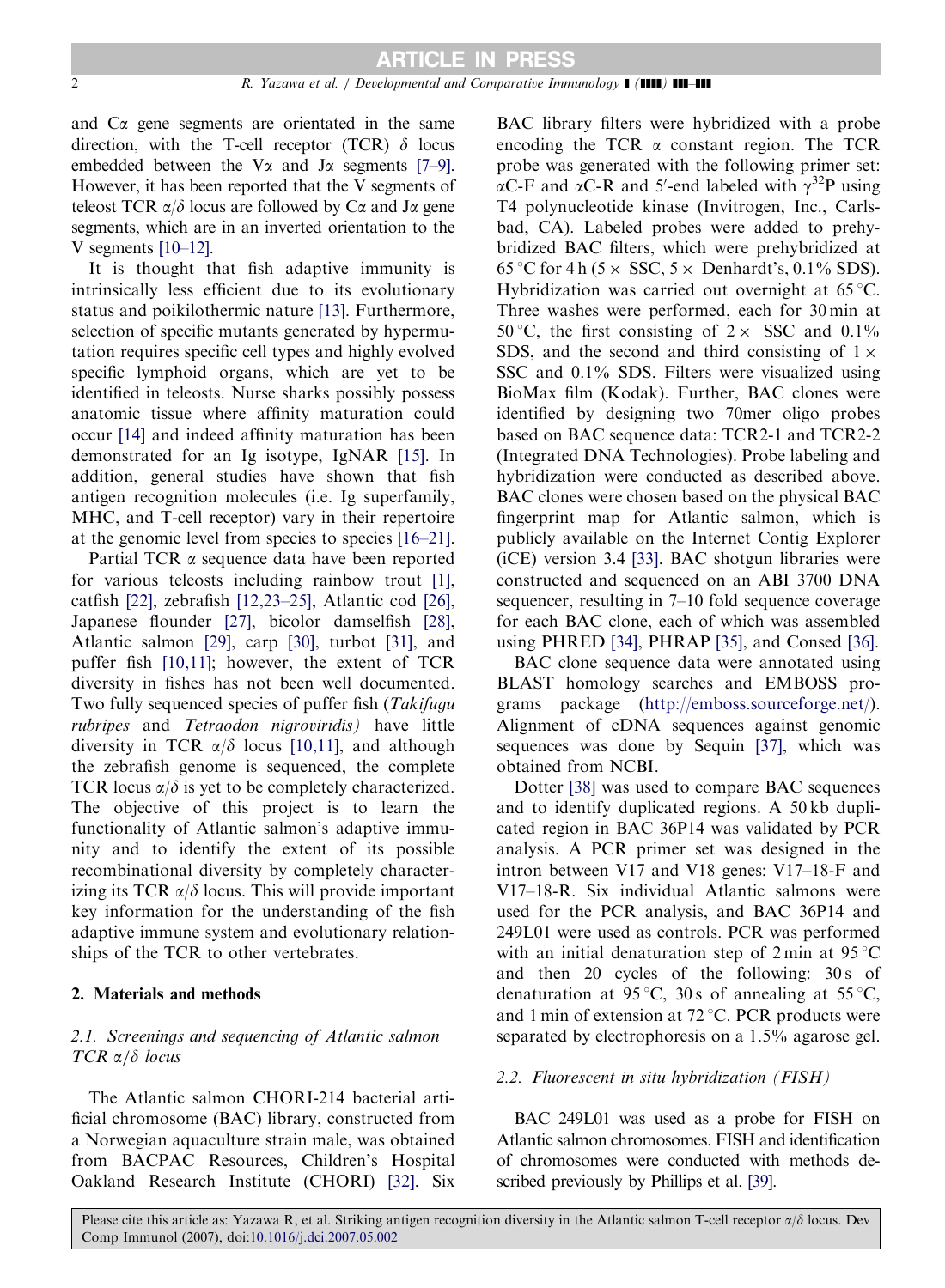# 2.3. mRNA expression in Atlantic salmon tissues by RT-PCR

Total RNA was extracted from healthy Atlantic salmon tissues (head kidney, muscle, skin, gut, gill, spleen, brain, heart, gonad, liver, eye, pyloric caeca, and thymus) using TRIzol reagent (Amersham Pharmacia Biosciences). Purified total RNA  $(5 \mu g)$ was reverse transcribed with SUPERSCRIPT<sup>TM</sup> II (Invitrogen) and an 18-nucleotide oligo d(T) primer as described in the manufacture's protocol. The PCR primer sets used were  $\alpha RT-F$  and  $\alpha RT-R$  for TCR  $\alpha$ ,  $\delta$ RT-F and  $\delta$ RT-R for TCR  $\delta$ ,  $\beta$ RT-F and  $\beta$ RT-R for TCR  $\beta$ ,  $\gamma$ 1RT-F and  $\gamma$ 1RT-R for TCR  $\gamma$ 1,  $\gamma$ 2RT-F and  $\gamma$ 2RT-R for TCR  $\gamma$ 2, and ubiqRT-F and ubiqRT-R for ubiquitin as an internal control. PCR was performed with an initial denaturation step of  $2 \text{ min}$  at  $95 \degree C$  and then  $20$  cycles as follows: 30 s of denaturation at  $95^{\circ}$ C, 30 s of annealing at  $55^{\circ}$ C, and 1 min of extension at  $72^{\circ}$ C. PCR products were electrophoresed on a 2.0% agarose gel.

## 2.4. Cloning and sequencing of TCR  $\alpha/\delta$  cDNA

Total RNA was extracted and reverse transcribed from Atlantic salmon thymus as described above. Ninety-seven forward primers were designed for functional V segments found in the TCR  $\alpha$  and  $\delta$ locus. A reverse primer and a nested reverse primer were designed in the constant region of the TCR  $\alpha$ or  $\delta$  locus. PCR was performed with an initial denaturation of  $2 \text{ min}$  at  $95^{\circ}$ C and then 30 cycles were run at 30 s of denaturation at  $95^{\circ}$ C, 30 s of annealing at 55 °C, and 1 min of extension at 72 °C. PCR products were cloned into pCR2.1 vector (TA Cloning Kit, Invitrogen) with the manufacturer's protocol. Each positive PCR product was sequenced as described above, and the V and J segments were identified for each TCR cDNA clone.

The PCR primers and oligo probes used in this study are shown in Supplemental Table 1.

# 3. Results

#### 3.1. Sequence and annotation of the TCR  $\alpha/\delta$  locus

BAC 249L01 hybridized to one locus on the Atlantic salmon chromosome pair 14 by FISH analysis (Supplemental Fig. 1). This result suggests that there is a single TCR  $\alpha/\delta$  locus in Atlantic salmon. Six salmon genomic BAC clones containing the TCR  $\alpha/\delta$  locus were identified and sequenced: 508L05 (203,865 bp), 251P16 (182,732 bp), 15J19 (213,804 bp), 39N03 (189,019 bp), 36P14 (182,614 bp), 249L01 (224,724 bp), and 31E09  $(203,216 \text{ bp})$  (Fig. 1). In this 900 kbp region, we identified a constant  $\alpha$  region, a constant  $\delta$  region, 123 J segments, 292 V segments, and  $3\delta$  D segments. Furthermore, 60 additional V segments arose from a tandem duplication (BAC 36P14 and 508L05). Flanking the TCR  $\alpha/\delta$  locus, cytochrome P450 family 7 subfamily B polypeptide 1 (CYP7B1) was found in BAC 598L05 and a homolog of nonsense-mediated mRNA decay protein (SMG-7), laminin  $\gamma$  1 (Lamc1), and nicotinamide nucleotide adenylyltransferase 2 (NMNAT2) genes were found in clone 31E09 ([Fig. 2](#page-3-0)). Dot-matrix analysis revealed that BAC 249L01 and 36P14 overlapped and that BAC 36P14 contained a duplicate region of BAC 249L01 [\(Fig. 3A\)](#page-3-0). Confirmation of this polymorphic 50 kb duplicated region was carried out using PCR analysis. A primer set was designed to only amplify a single product in BAC 249L01, whereas two products would be amplified if the duplicate region existed, as found in BAC 36P14. These two products would differ in size, as the product from the duplicate region would have a 30 bp deletion. PCR analysis of the six individuals resulted in one individual having only one band as per BAC 249L01 control PCR, while the other five individuals had two bands as found with BAC 36P14 ([Fig. 3B](#page-3-0)). This suggests that there are at least two different TCR  $\alpha/\delta$  alleles. BAC 508L05 also contained a partial double-duplication region as shown in Fig. 1.



Fig. 1. Physical map of the Atlantic salmon TCR  $\alpha/\delta$  locus. Overlap of BACs used in this study is summarized. The approximate sizes of the inserts are indicated in parentheses.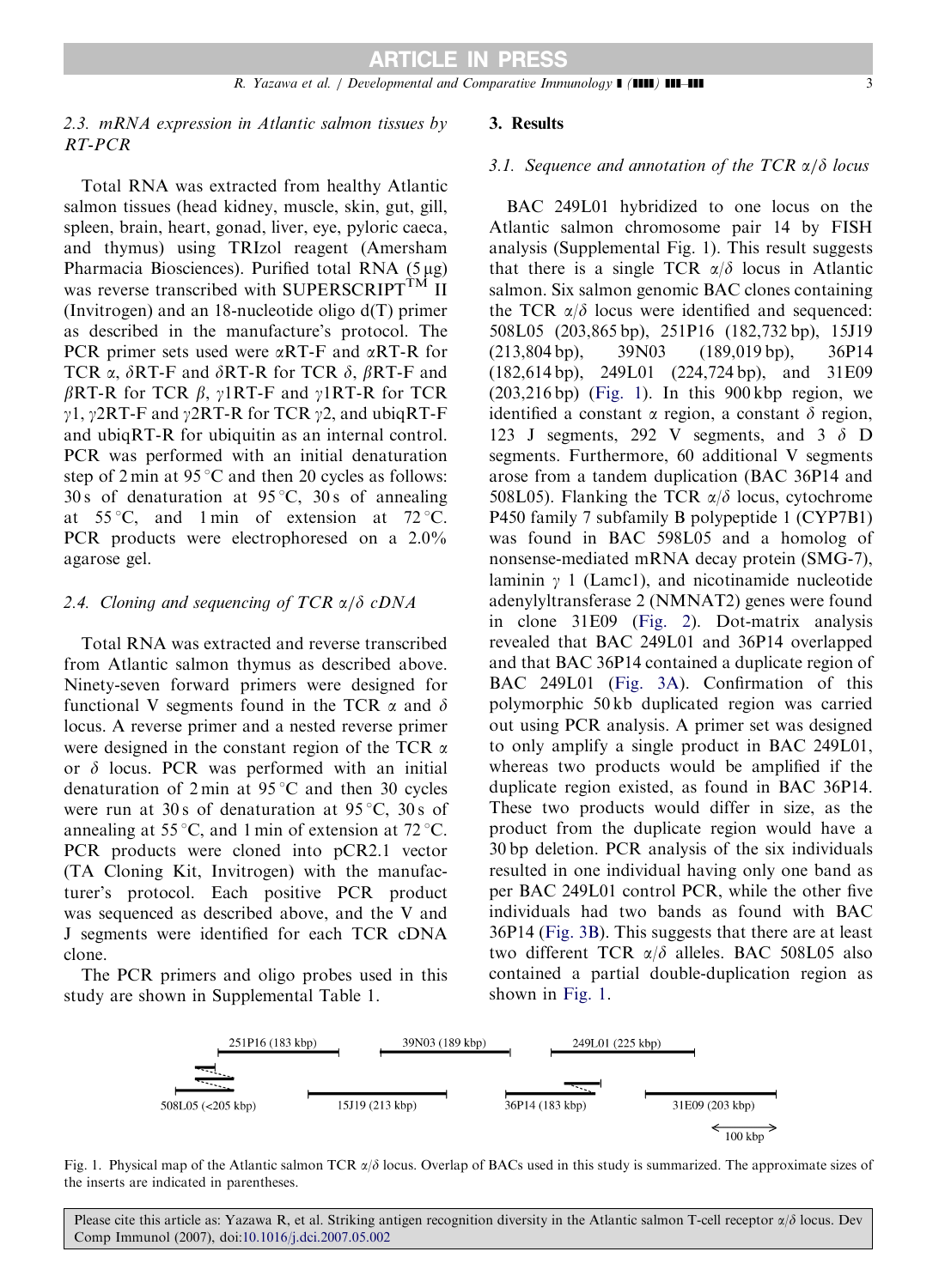<span id="page-3-0"></span>

Fig. 2. Genomic organization of the Atlantic salmon TCR  $\alpha/\delta$  locus (not to scale). TCR  $\alpha/\delta$  genes, cytochrome P450 family 7 subfamily B polypeptide 1 (CYP7B1), nonsense-mediated mRNA decay protein (SMG-7), laminin  $\gamma$  1 (Lamc1), and nicotinamide nucleotide adenylyltransferase 2 (NMNAT2) genes are represented by boxes. Exons for the CYP7B1, LamC1, NMNAT2, and SMG-7 genes are not shown. The numbers of each segment are indicated in parentheses. Arrows indicated their transcriptional orientations.



Fig. 3. (A) Dot-matrix analysis of BAC 249L01 sequence (horizontal) versus BAC 36P14 sequence (vertical). The result shows that these two BAC clones overlap and the BAC 36P14 contains a duplication in the region from 150 to 200 kbp of BAC 249L01. (B) Validation of the 50 kb polymorphism in the TCR a V region. Lanes 1–6: different Atlantic salmon individuals: BAC 36: BAC 36P14; BAC 249: BAC 249L01; N.C.: negative control (TE).

## 3.2. Constant regions

From the genomic sequence data, we identified a constant  $\alpha$  and a constant  $\delta$  region, both of which contain four exons and three introns. The constant  $\alpha$  region is identical to that of a previously reported Atlantic salmon constant  $\alpha$  region by Hordvik et al. [\[29\]](#page-9-0) (GenBank, accession number AY552003, except for the 5'-prime region). The constant gene consists of an immunoglobulin constant region, connecting peptide, transmembrane, and cytoplasmic domains similar to other vertebrates.

## 3.3. J segments

A total of 123 J segments were found in the Atlantic salmon TCR  $\alpha/\delta$  locus (Fig. 2). Located between the constant  $\alpha$  and constant  $\delta$  regions were 122 J $\alpha$  segments and a single functional  $J\delta$  segment was located between  $D\delta$  segments and the constant  $\delta$  region. All J segments and constant  $\alpha/\delta$  genes are translated in the same direction. Of the  $122$  J $\alpha$  segments, nine are pseudogenes as they have stop codons or frame shifts in their open reading frame (ORF) [\(Table 1\)](#page-4-0). The single  $J\delta$  segment was deemed functional based upon its intact ORF. In the J segments, a core sequence of phenylalanine–glycine–X–glycine–threonine (FGXGT) was highly conserved. The gene names, functionality, genomic sequences, and deduced amino acid sequences of all J segments are shown in Supplemental Table 2. J segments are flanked by a consensus recombination signal sequence (RSS) and a splice site. The RSSs have the typical sequence structure of a nonamer (RGTTTTTGT) and a heptamer (YAYTGTG), which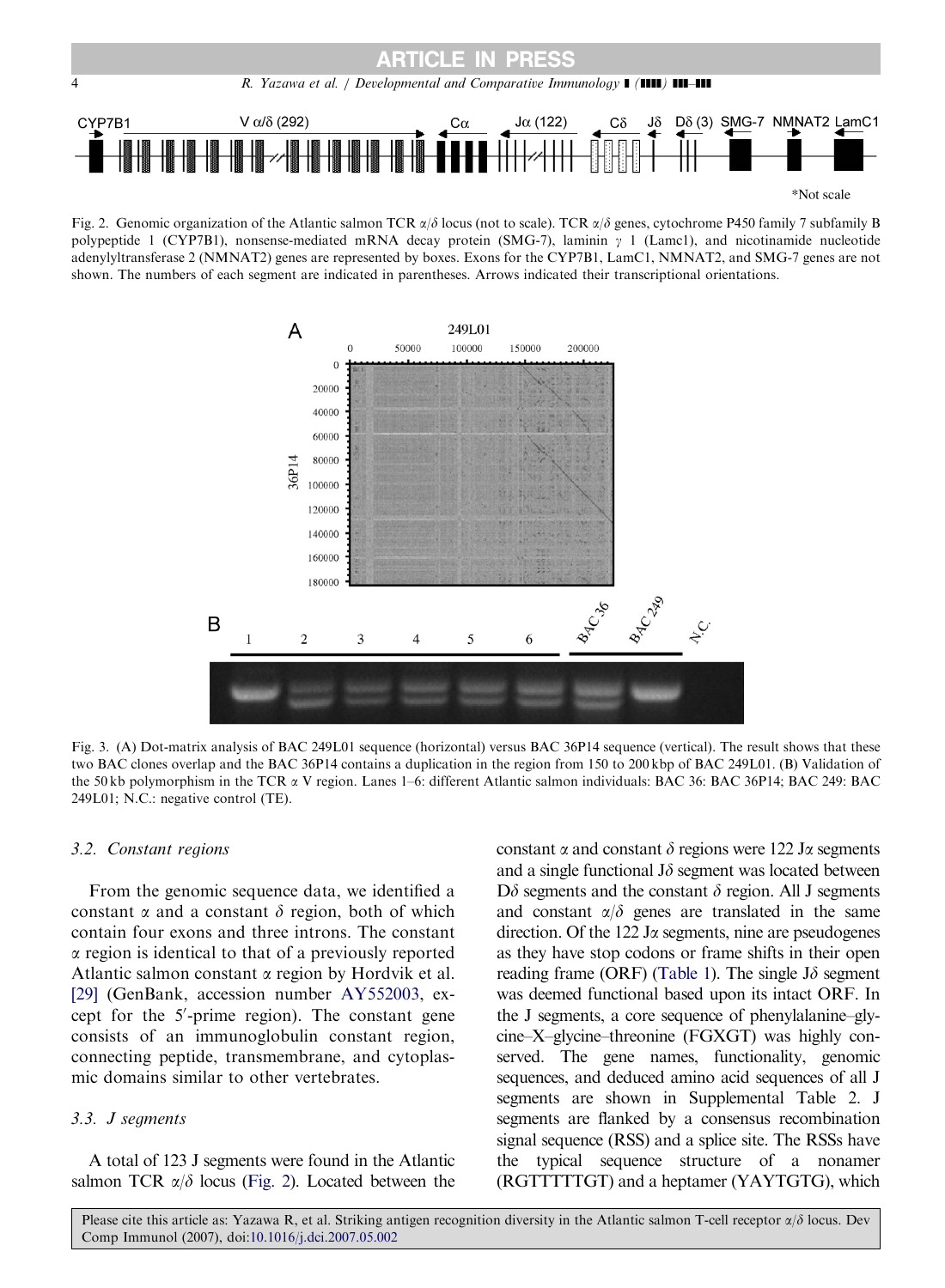## R. Yazawa et al. / Developmental and Comparative Immunology  $\blacksquare$  (IIII) III-III 5

|           | Total no. of V<br>segments                         | <b>Functional V</b><br>segments                    | V family              | Total no. of J<br>segments                 | Functional J<br>segments                   | Total no.<br>of D<br>segments | Constant<br>region    |
|-----------|----------------------------------------------------|----------------------------------------------------|-----------------------|--------------------------------------------|--------------------------------------------|-------------------------------|-----------------------|
| A. Salmon | 292                                                | 128                                                | 62                    | 122 Ja, 1 J $\delta$                       | 113 Ja, 1 J $\delta$                       | 3                             | $1\alpha$ , $1\delta$ |
| Human     | 57 (49 $\alpha$ , 5 $\alpha/\delta$ , 3 $\delta$ ) | 46 (38 $\alpha$ , 5 $\alpha/\delta$ , 3 $\delta$ ) | 41                    | 61 Ja, 4 J $\delta$                        | 50 J $\alpha$ , 4 J $\delta$               |                               | $1\alpha$ , $1\delta$ |
| Mouse     | 98 (91 $\alpha$ , 7 $\alpha/\delta$ , 6 $\delta$ ) | 89 (91 $\alpha$ , 7 $\alpha/\delta$ , 5 $\delta$ ) | 23                    | 61 Ja, 2 J $\delta$                        | 38 Ja, 2 J $\delta$                        | 2                             | $1\alpha$ , $1\delta$ |
| Chicken   | 70 (40 $\alpha$ , 30 $\delta$ )                    | NA                                                 | $3(2\alpha, 1\delta)$ | 25 Ja, 2 J $\delta$                        | $25 \text{ J}\alpha$ , $2 \text{ J}\delta$ | 2                             | $1\alpha$ , $1\delta$ |
| Zebrafish | >148                                               | > 89                                               | 87                    | $> 71$ Ja, 2 J $\delta$                    | $> 71$ Ja, 2 J $\delta$                    | $\overline{c}$                | $1\alpha$ , $1\delta$ |
| Tetraodon | 13                                                 | 13                                                 | 6                     | $12 \text{ J}\alpha$ , $2 \text{ J}\delta$ | $12 \text{ J}\alpha$ , $2 \text{ J}\delta$ | 4                             | $1\alpha$ , $1\delta$ |

Comparison of the total number of segments that constitute the TCR  $\alpha/\delta$  locus for Atlantic salmon versus other species

are separated by the 12 bp spacer. The highly conserved consensus 6 bp splice site (GTAAGT) is located at the 3'-end of the J segment's coding region.

## 3.4. V segments

<span id="page-4-0"></span>Table 1

The TCR  $\alpha/\delta$  locus contained 292 unique V segments. In addition, 26 V segments in BAC 36P14 and 34 V segments in BAC 508L05 appear to have arisen from tandem duplications. Of the 352 TCRa V genes, 128 unique V segments are potentially functional. The remaining 164 V segments are considered pseudogenes as they contain stop codons or frame shifts in their ORF (Table 1). Based upon a 70% nucleotide sequence similarity, all V $\alpha$  or  $\delta$ segments could be grouped into 62 different V subgroups. When this analysis was constrained to just the functional V segments, they segregated into 29 subgroups. The amino acid sequences for the TCR V segments can be divided into a framework region (FR) and a complementary determining region (CDR). All of the functional V segments have canonically accepted sequence structures: the conserved cysteine residues involved in the intradomain disulfide bond of the V domain, the conserved motif of WYXQ in the FR2, and the YYCA motif in the FR3 regions. We also found RSSs located in the 3'- ends of each V segment coding region. RSSs consisted of a heptamer (CACAWGTG) and nonamer (ACAAAAAMC) separated by 23 or 22 bp spacers. The gene names, functionality, genomic sequences, and deduced amino acid sequences of all V segments are shown in Supplemental Table 2.

## 3.5.  $D\delta$  segments

Identification of the  $D\delta$  segments could not be determined based upon sequence alignment with

other species, as the sequence of this segment is typically short and highly diverse. By identifying the diverse region sequence in Atlantic salmon TCR  $\delta$ EST clones, we were able to align this sequence to that of the genomic sequence. Location of this alignment and determination of the 5'-flanking 12 bp RSS and the 3'-flanking 23 bp RSS led to the identification of 3  $D\delta$  segments. The gene names and sequences of 3  $D\delta$  segments are shown in Supplemental Table 2.

## 3.6. TCR  $\alpha$  and  $\delta$  EST clones

We found 82 V $\alpha$  and 3 V $\delta$  EST clones in the public database. There are only two redundant clones in a total of 85 EST clones. A majority of the Atlantic salmon TCR  $\alpha$  and  $\delta$  EST clones are found in thymus cDNA libraries (37 clones, 47.4%). Thirty-four different V $\alpha$  and 32 J $\alpha$  segments occurred in TCR $\alpha$  EST clones, and three different  $V\delta$  and one J $\delta$  segment were found in the  $TCR\delta$  EST clones.

# 3.7. Expression of Atlantic salmon TCR genes from various tissues

As a step toward evaluating function and localization of various Atlantic salmon TCR molecules, we assessed the expression of the TCR genes in various tissues by RT-PCR. It was found that TCR  $\alpha$ ,  $\beta$ , and  $\gamma$ 1 mRNAs are expressed in the head kidney, gill, spleen, pyloric caeca, and thymus. TCR  $\delta$  and  $\gamma$ 1 mRNAs were also expressed in the liver, whereas TCR  $\gamma$ 2 mRNA was primarily expressed in the gill and thymus ([Fig. 4](#page-5-0)).

## 3.8. Isolation of TCR  $\alpha/\delta$  cDNA clones

In 759 sequenced clones, a total of 652 nonredundant TCRa cDNA sequences were identified.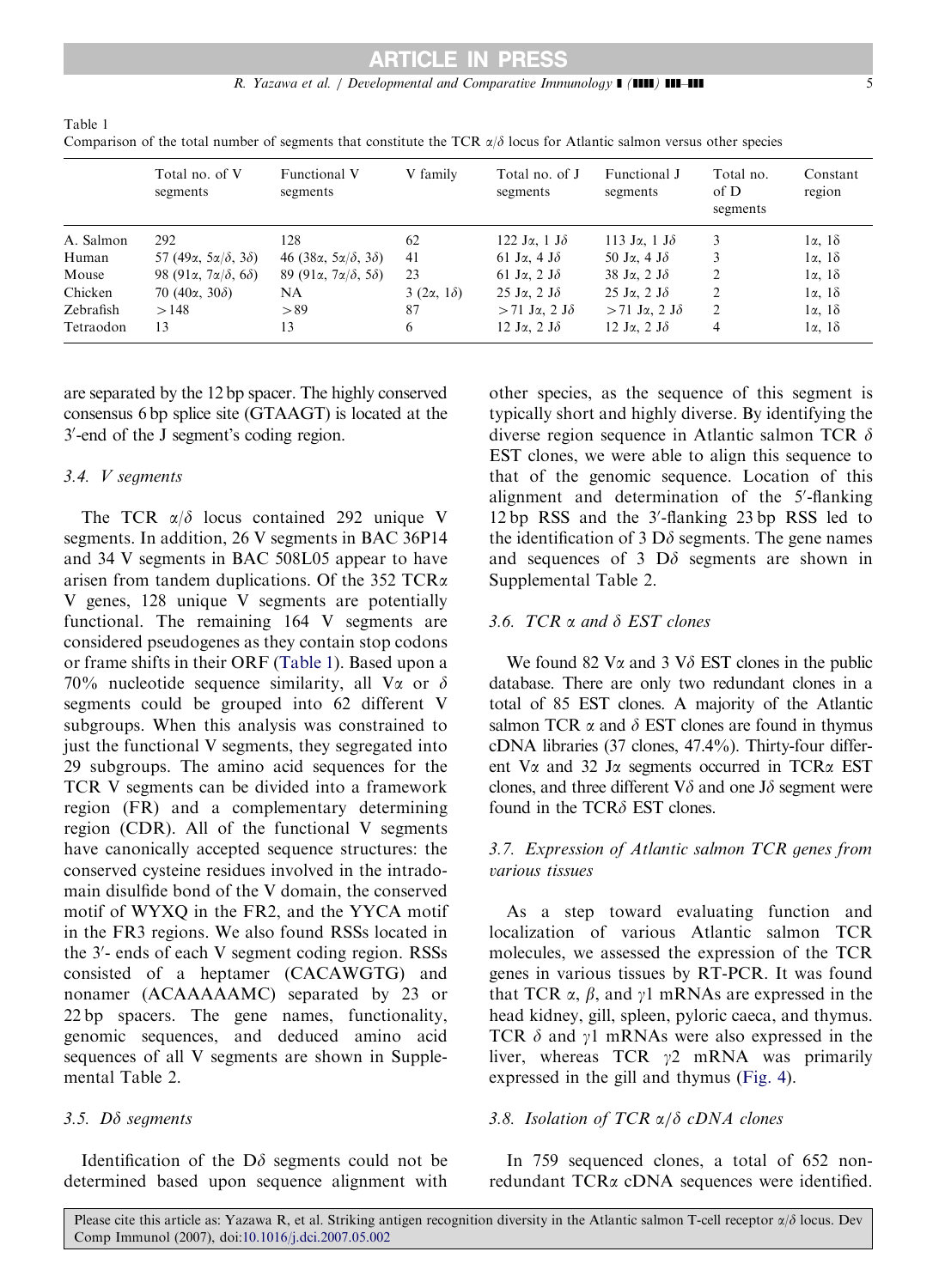<span id="page-5-0"></span>6 R. Yazawa et al. / Developmental and Comparative Immunology **1 (1111) 111-111** 



Fig. 4. RT-PCR analysis of TCR genes in various Atlantic salmon tissues. TCR  $\alpha$ ,  $\delta$ ,  $\beta$ , and  $\gamma$ 1 mRNA were expressed in the head kidney, gill, spleen, pyloric caeca, and thymus. TCR  $\delta$  and  $\gamma$ 1 mRNA were also expressed in the liver, and TCR  $\gamma$ 2 mRNA was expressed only in the gill and thymus. Ubiquitin is an internal control.

Of these, 586 clones (89.9%) were deemed potentially functional based upon their ORF. The remaining 66 clones (10.1%) are possibly nonproductive rearrangements as they contain multiple frame shifts or stop codons in their sequence. For functional TCR<sub> $\alpha$ </sub> cDNA clones, the number of N-region nucleotide additions were 0–7 nucleotides. Sequence data of the TCR $\alpha$  cDNA clones indicated the expression of 89 functional and 3 non-functional V $\alpha$  segments and 83 unique J $\alpha$  segments. These 89 unique functional  $V\alpha$  segments represented 26 of the 29 V functional subgroups that were identified by the genomic data (Table 2).

Sequencing 45 TCR $\delta$  cDNA clones resulted in a total of 25 non-redundant clones being identified, of which 19 (76.0%) are functional based upon ORF sequence analysis. Non-productive rearrangements were detected in the remaining six  $TCR\delta$  cDNA clones (24.0%). The number of N-region nucleotide additions were 0–19 nucleotides. For the 25 TCR $\delta$ cDNA clones that are presumed to be functional, 11 different V segments were utilized. We confirmed that these V segments were also used by TCR  $\alpha$ cDNA clones. All of the TCR  $\delta$  cDNA clones had the J $\delta$  segment flanking the 5'-end of the constant  $\delta$ gene. Although we identified 3  $D\delta$  segments, one of the  $D\delta$  segments, which is located most distant from the constant  $\delta$  region, was not represented in any of these 25 TCR  $\delta$  cDNA clones (Table 2).

## 4. Discussion

It has been previously stated that there is limited diversity of V segment usage for  $TCR\alpha$  or a

| Table 2                                                                 |  |  |
|-------------------------------------------------------------------------|--|--|
| Summary of TCR $\alpha$ / $\delta$ cDNA clones obtained from expression |  |  |
| study                                                                   |  |  |

|                                            | $TCR \alpha$  |                   | TCR $\delta$   |                    |
|--------------------------------------------|---------------|-------------------|----------------|--------------------|
| Total no. of sequenced<br>clones           | 759           |                   | 45             |                    |
| Total no. of unique<br>clones              | 652           | 85.9%             | 25             | 55.6%              |
| <b>Functional</b><br>Non-functional due to | 586           | 89.9%             | 19             | 76.0%              |
| Frameshift                                 | 63            | $9.7\%$           | 4              | $16.0\%$           |
| Stop codon                                 | 2             | $0.3\%$           | $\mathfrak{D}$ | $8.0\%$            |
| Partial                                    | 1             | $0.2\%$           | 0              | 0                  |
| No. of V usage                             | 92 V $\alpha$ |                   | 11 V $\delta$  |                    |
| No. of D usage                             |               |                   | 2 D $\delta$   |                    |
| No. of J usage                             | 83 JS         |                   | $1 J\delta$    |                    |
| $V–(D)–J$ combination                      | 533           |                   | 12             |                    |
| N-region nucleotide<br>addition            |               | $0-7$ nucleotides |                | $0-19$ nucleotides |

variety of teleosts including rainbow trout [\[1\],](#page-8-0) catfish [\[22\]](#page-9-0), zebrafish [\[25\],](#page-9-0) Atlantic cod [\[26\]](#page-9-0), Japanese flounder [\[27\]](#page-9-0), bicolor damselfish [\[28\]](#page-9-0), Atlantic salmon [\[29\],](#page-9-0) carp [\[30\],](#page-9-0) turbot [\[31\]](#page-9-0), and puffer fish [\[10,11\]](#page-9-0). However, our results indicate that the Atlantic salmon TCR  $\alpha/\delta$  locus is highly diverse at the genomic level, as well as at the expression level.

Characterization of the complete locus is supported by the identification of CYP7B1 in the 5'-flanking region, and SMG-7, Lamc1, and NMNAT2 in the 3'-flanking region [\(Fig. 2\)](#page-3-0). These genes and the TCR  $\alpha/\delta$  locus are also syntenic for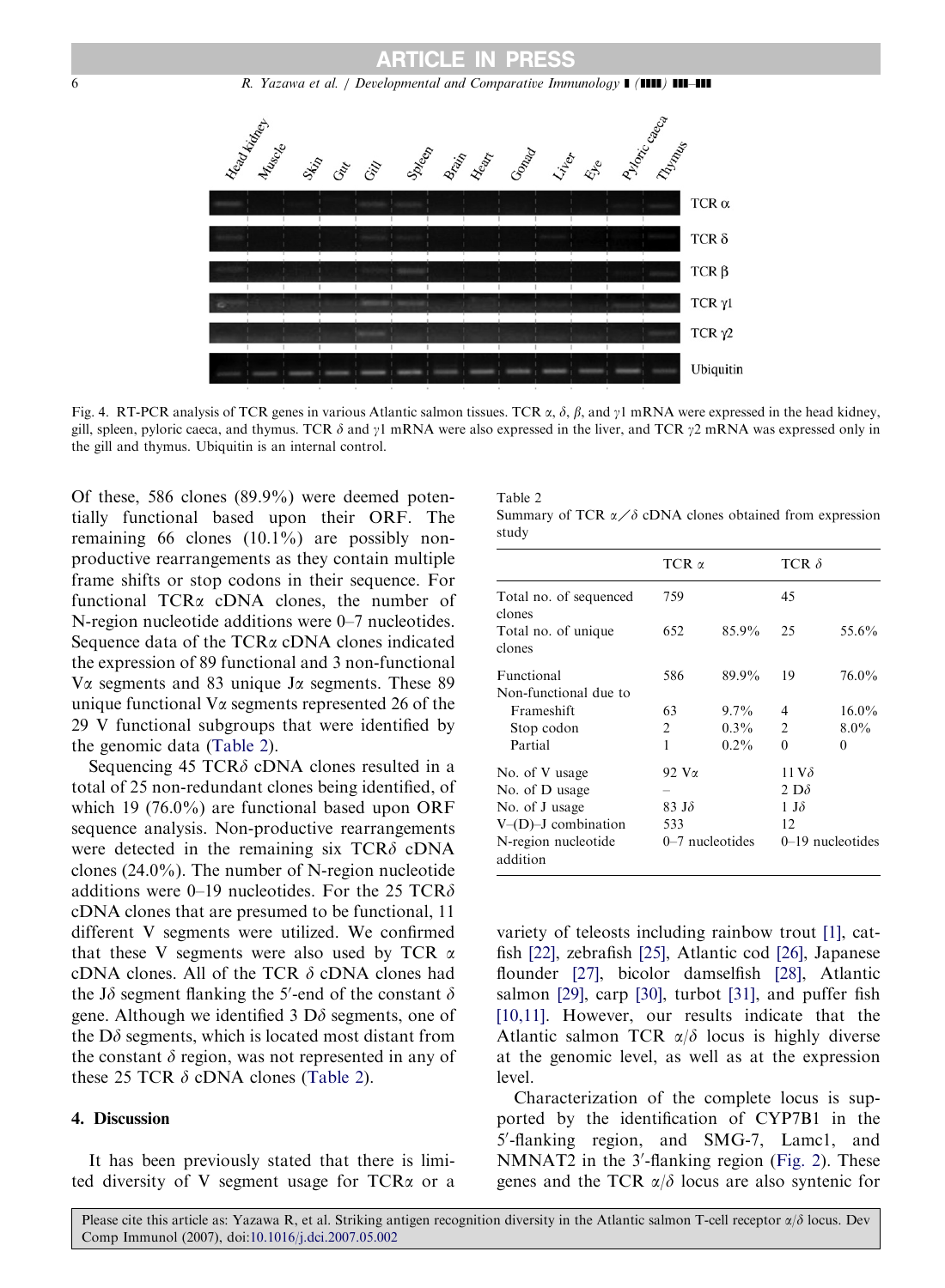zebrafish chromosome 2 and Tetraodon chromosome 15 (NMNAT2 gene was not found in Tetraodon chromosome 15). In mouse and human, the TCR  $\alpha/\delta$  locus is located on chromosome 14 and the SMG-7, NMNAT2, and Lamc1 loci are located on chromosome 1. These results suggest that a large group of genes around the TCR  $\alpha/\delta$  locus are syntenic in the common fish ancestral chromosome. However, there are significant differences in the organization of mammalian and fish chromosomes containing the TCR  $\alpha/\delta$  locus.

The Atlantic salmon TCR  $\alpha/\delta$  locus contains a total of 128 functional  $V\alpha/\delta$  segments and 113 functional J $\alpha$  segments ([Fig. 2](#page-3-0)). This represents the largest number of such segments found to date in any species [\(Table 1](#page-4-0)). Insertion or deletion of nucleotides in the 163 pseudo  $V_{\alpha}$  segments could potentially give rise to further diversity in the TCR. Furthermore, we found two alleles in the Atlantic salmon TCR  $\alpha/\delta$  locus. BAC 36P14 and 508L05 contain 60 V segments, which arose from a tandem duplication. These duplicated V segments were slightly different from the original V segments (93.7–100% nucleotide similarity). Thus, individuals possessing the duplicated allele ([Fig. 3B](#page-3-0)) potentially have a 20.5% increase (60 duplicated V segments in a total of 292 V segments) in their V segment variability. The 128 functional  $V\alpha/\delta$  segments could be grouped into 29 different V subgroups  $\left($  < 70% identical nucleotide), and expression was confirmed in 26 of the 29 V subgroups. It has been reported that the zebrafish can be grouped into 87  $V\alpha$ families, although only 10  $V\alpha$  families are reported to be expressed at relatively high levels [\[25\]](#page-9-0). In mammals, there are 41 V $\alpha$  subgroups and 4 V $\delta$ subgroups in human and 23 V $\alpha$  subgroups and 6 V $\delta$ subgroups in mouse (IMGT Repertoire, [http://](http://imgt.cines.fr) [imgt.cines.fr](http://imgt.cines.fr)). Thus, the teleost TCR  $\alpha$  and  $\delta$  V segments are potentially at least as diverse as those of mammals.

The genomic organization of Atlantic salmon TCR  $\alpha/\delta$  locus is similar to that of Japanese puffer fish [\[10\]](#page-9-0), Tetraodon [\[11\]](#page-9-0), and zebrafish [\[12\]](#page-9-0) in that the major regions are in the same order and the V region is in an opposite coding orientation relative to all other regions (C $\alpha$ , J $\alpha$ , C $\delta$ , J $\delta$ , and D $\delta$ ) [\(Fig. 2](#page-3-0)). This suggests that this is a common feature in the teleost TCR genomic organization. Contrastingly, most V segments in the mammalian V region are in the same transcriptional orientation as all other regions and the region order differs from that of teleosts. Although all functional V, J, and D

segments in Atlantic salmon have the canonically accepted RSS and splicing signal sequence in their flanking regions, their difference in transcriptional order and orientation to that of mammals means that they rely on a different mode of recombination to generate a functional TCR. Recombination of the Atlantic salmon TCR  $\alpha/\delta$  gene occurs by a DNA inversion and therefore does not delete gene segments between the two recombined gene segments. These regions may be retained in an inverted orientation and possibly generate greater diversity and flexibility for antigen recognition. Such an inversion recombination was frequently observed in the teleost Ig superfamily [\[40\].](#page-9-0) Surprisingly, and unlike mammals, a larger percent (48.9%) of the functional Atlantic salmon V segments use a rare 22 bp spacer in the RSS to generate V–J recombinants without the expected drop in the recombination efficiency [\[41,42\]](#page-9-0).

The large diversity seen at the genomic level was further corroborated by the expression results. Based on our 652 unique TCR  $\alpha/\delta$  cDNA clones and publicly available data (NCBI database and [\[29\]](#page-9-0)), at least 99 V $\alpha$  (including 7 non-functional V $\alpha$ segments), 13 V $\delta$ , 86 J $\alpha$ , and 1 J $\delta$  are capable of being rearranged and transcribed functionally from the TCR  $\alpha/\delta$  germ-line repertoires identified. Thus, our expression data captured 71% and 79% of the total potentially functional V and J segments, respectively, and showed a very high level of unique transcripts. Screening of various tissue types for TCR expression by RT-PCR indicates that TCR genes are mainly expressed in the head kidney and thymus. However,  $\delta$  and  $\gamma$ 1 were also expressed in the liver, whereas  $\gamma$ 2 was only expressed in the gill and thymus [\(Fig. 4](#page-5-0)). Moreover, most of TCR  $\alpha$  and  $\delta$  EST clones were found in the thymus cDNA library. These results suggest that the Atlantic salmon TCR  $\alpha/\delta$  locus has differential transcriptional regulation in a broader range of tissues than found in mammals. The two different chains making up the TCR heterodimer (i.e.  $\alpha/\beta$  and  $\delta/\gamma$ ) were consistently coexpressed in each specific tissue type.

The TCR  $\delta$  expression data showed the use of two of the three  $D\delta$  segments identified in the genomic sequence. TCR  $\delta$  clones from RNA either utilized both  $\delta$  segments, one of the  $\delta$  segments, or lacked a  $D\delta$  segment altogether. In all cases,  $D\delta$  segments were flanked by N-regions [\(Fig. 5\)](#page-7-0). Nucleotide deletions in the  $D\delta$  segments generated further diversity, which has also been seen in a Tetraodon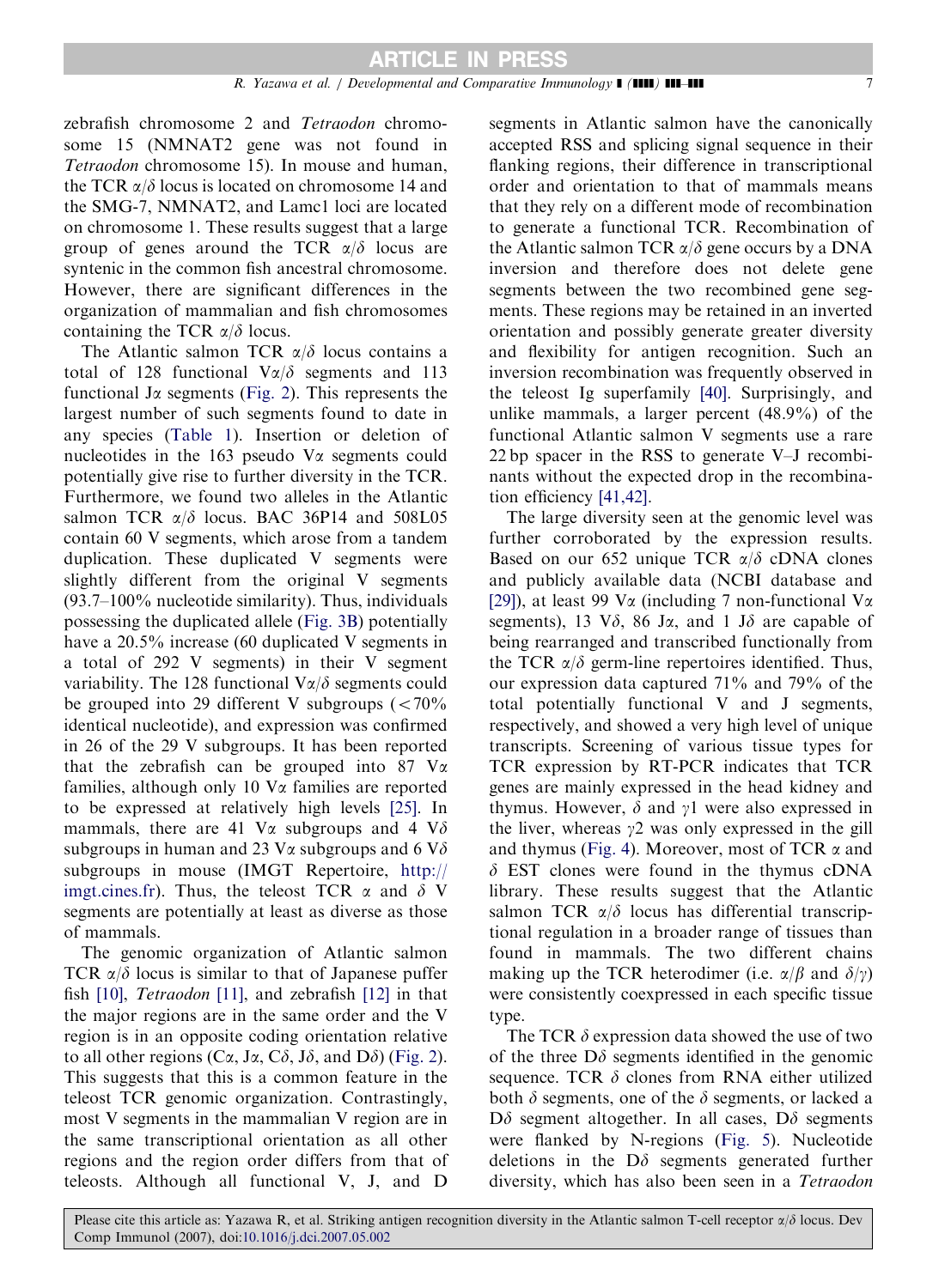<span id="page-7-0"></span>8 R. Yazawa et al. / Developmental and Comparative Immunology **1 (1111) 111-111** 

|            | $V\delta$ segment | N-region | Dδ <sub>2</sub> | N-region                                                                                                                          | Dδ3 | N-region                                | $J\delta$ segment |
|------------|-------------------|----------|-----------------|-----------------------------------------------------------------------------------------------------------------------------------|-----|-----------------------------------------|-------------------|
| $V1-2$     |                   |          |                 |                                                                                                                                   |     |                                         |                   |
| $V23 - 1$  |                   |          |                 |                                                                                                                                   |     |                                         |                   |
| $V27 - 1$  |                   |          |                 |                                                                                                                                   |     |                                         |                   |
| $V34 - 1$  |                   |          |                 |                                                                                                                                   |     |                                         |                   |
| $V34 - 1$  |                   |          |                 |                                                                                                                                   |     |                                         |                   |
| $V34 - 1$  |                   |          |                 |                                                                                                                                   |     |                                         |                   |
| $V34 - 1$  |                   |          |                 |                                                                                                                                   |     |                                         |                   |
| $V34 - 1$  |                   |          |                 |                                                                                                                                   |     |                                         |                   |
| $V34 - 1$  |                   |          |                 |                                                                                                                                   |     |                                         |                   |
| $V34 - 1$  |                   |          |                 |                                                                                                                                   |     |                                         |                   |
| $V34 - 1$  |                   |          |                 |                                                                                                                                   |     |                                         |                   |
| $V34 - 1$  |                   |          |                 |                                                                                                                                   |     |                                         |                   |
| $V34 - 1$  |                   |          |                 |                                                                                                                                   |     |                                         |                   |
| $V34 - 1$  |                   |          |                 |                                                                                                                                   |     |                                         |                   |
| $V4 - 3$   |                   |          |                 | TGTGCTCTGAAT-------TCGC----------- <b> GGATTGGCGTAC-</b> -GGTTGGCGTAC---------- <b>--GGGTGGGATAC--</b> GTC----------AATGACATTTGGA |     |                                         |                   |
| $V34 - 3$  |                   |          |                 |                                                                                                                                   |     |                                         |                   |
| $V34 - 3$  |                   |          |                 |                                                                                                                                   |     |                                         |                   |
| $V34 - 3$  |                   |          |                 |                                                                                                                                   |     |                                         |                   |
| $V34 - 3$  |                   |          |                 |                                                                                                                                   |     |                                         |                   |
| $V36 - 2$  |                   |          |                 |                                                                                                                                   |     |                                         |                   |
| $V10 - 10$ |                   |          |                 |                                                                                                                                   |     |                                         |                   |
| $V34-6$    |                   |          |                 |                                                                                                                                   |     |                                         |                   |
| $V34-6$    |                   |          |                 |                                                                                                                                   |     |                                         |                   |
| $V36 - 8$  |                   |          |                 |                                                                                                                                   |     |                                         |                   |
| V36-10     |                   |          |                 |                                                                                                                                   |     | -GGTGGGATA-+CGG------------ATGACATTTGGA |                   |
|            |                   |          |                 |                                                                                                                                   |     |                                         |                   |

Fig. 5. Alignment of V–(D)–J junction for TCR  $\delta$  cDNA clones obtained from the expression study. The V segment usage is listed to the left of sequences. D $\delta$  segments are indicated by boxes. Out-of-frame clones are noted (\*).

study [\[11\]](#page-9-0). Genomic data for both Atlantic salmon and Tetraodon identified a distal  $D\delta$  segment; however, in both cases its transcription product was not detected even though it possesses all the appropriate recombinational mechanisms. Further work is required to determine if this distal segment is utilized or not. Interestingly, the 13 V segments used to generate TCR  $\delta$  cDNA clones were also found in the TCR  $\alpha$  cDNA clones, demonstrating V segment bifunctionality. We cannot conclude that all V segments have this bifunctionality for both the  $\alpha$  and  $\delta$  TCRs, as the expression data are limited in this study, particularly for TCR  $\delta$  clones.

There are several published and publicly available sequences for individual rainbow trout TCR a V and J segments. The calculated percent identities for both V and J segments were greater in inter-species than in intra-species comparisons. This indicates that the TCR  $\alpha$  V and J segments may be conserved among salmonids. However, we could not find the same large diversified repertoires of TCR  $\alpha/\delta$ molecules in the sequence database of rainbow trout such as we have described here for Atlantic salmon.

TCRs recognize antigen peptides with their CDR3, which is composed of V segments, J segments, D segments (in  $\beta$  and  $\delta$  TCR), and a non-template (N)-region. Flexibility for antigen recognition is determined by recombinational events in the V and J segments as well as insertion or deletion of nucleotides in the N-region [\[43\]](#page-9-0). Analysis of the CDR3 nucleotide and amino acid sequence in the TCR  $\alpha$  cDNA clones indicates that Atlantic salmon, like mammals, modify the N-region [\(Fig. 6](#page-8-0)), further increasing their capacity to recognize a wide variety of antigens.

Based upon available literature, we identified the total number of V and J segments that have been documented in genomic data for human, mouse, zebrafish, and Tetraodon. V segments were then further categorized into V subgroups based upon 70% nucleotide similarity ([Table 1\)](#page-4-0). Atlantic salmon seem to have the greatest number of functional V segments compared with all other organisms characterized to date as well as a surprisingly large number of pseudogenes. However, when the V segments are grouped into subgroups, Atlantic salmon is more in line with human and mouse. Zebrafish stands out with the greatest number of diverse V subgroups [\[25\].](#page-9-0) The human TCRs use fewer numbers of V segments and larger subgroup diversity, whereas Atlantic salmon rely upon a large number of similar V segments to generate their V segment diversity. The number of both V and J segments in Tetraodon is significantly lower than those of the other species. The variety of J segments in Atlantic salmon seems to be twice that seen in human and mouse.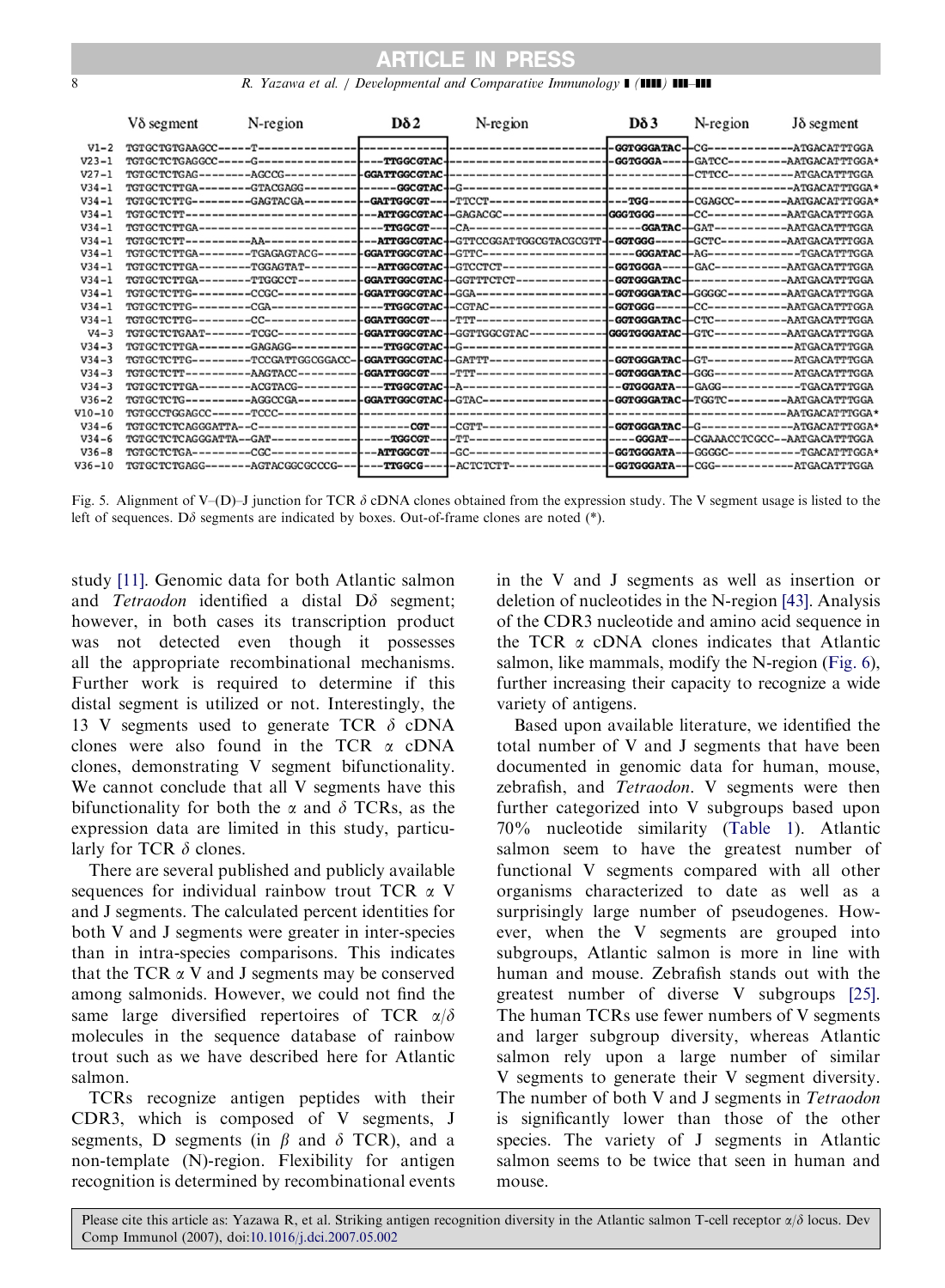R. Yazawa et al. / Developmental and Comparative Immunology  $\blacksquare$  ( $\blacksquare\blacksquare\blacksquare$ )  $\blacksquare\blacksquare\blacksquare\blacksquare$ 

<span id="page-8-0"></span>

|             | Jα                                      | N-region | $Va$ (V3-5)           |
|-------------|-----------------------------------------|----------|-----------------------|
| <b>J2</b>   | AATGAGTATCAGAAGATCACATTTGGTTCAGGA       |          | TGTGCTCTGAGG. .       |
| J2          | ATGAGTATCAGAAGATCACATTTGGTTCAGGA        | GG       | TGTGCTCTGAGGCC        |
| J3          | AAGTGGATTCAAAATATCATTTGGAAATGGC         |          | TGTGCTCTGAGGCC        |
| J9          | ATACTGGATATAAGATAATATTTGGAGTTGGA        | GG       | TGTGCTCTGAGGCC        |
| J36.        | TACGAATGGATTCAAAATCATCTTTGGGACAGGC      |          | TGTGCTCTGAG           |
| J47.        | GTTGGAGCAGGAAAGCTCATCTTTGGGAGTGGA       | G        | TGTGCTCTGAGGCC        |
| <b>J49</b>  | TATGCTGGAGGAGGAAAGTTCATCTTTGGCAGTGGA    | TG       | TGTGCTCTGAGGC.        |
| <b>J54</b>  | TGCTGGAAGTGGTACCAAGATAATCTTTGGGAAAGGC   |          | TGTGCTCTGAGGCC        |
| <b>J57</b>  | ACTACTGGAACCGACAAAATCATCTTTGGGACAGGC    | TCG      | TGTGCTCTGAGG. .       |
| .166        | TGATGGGACTCAAAGGCTAATCTTTGGAAGTGGA      |          | TGTGCTCTGAG           |
| J71         | ACTACTGCTGGCCGAAAAATCCTCTTTGGATCAGGC    | TG       | TGTGCTCTGAGGC .       |
| J79         | ACTGTGGGACAAAAGTTAGTGTTTGGAAAAGGA       | TCG      | TGTGCTCTGAGG. .       |
| <b>J94</b>  | ACTACTGGAGTTGGTGACAAGATTATCTTTGGGACAGGC |          | TGTGCTCTGAGG. .       |
| J100        | TACTGGAGGTGGTAACAAGATTGTCTTTGGGACAGGC   |          | <b>TGTGCTCTGAGGC.</b> |
| J102        | CACGAACAAAGTCATATTTGGTCAAGGA            |          | TGTGCTCTGAG           |
| <b>J113</b> | TCTGCCCAGGGGGGATACAAGCTTATTTTTGGAAGTGGA | G        | TGTGCTCTGAGGCC        |
| J115        | AATACTGGGTCTGCAGGAAAACTTGTGTTTGGTAGTGGC | GΑ       | TGTGCTCTGAGGCC        |
| J116.       | AGAACAAGTGACAAAATTACTTTTGCACGTGGG       | G        | TGTGCTCTGAGGCC        |
|             |                                         |          |                       |

Fig. 6. Alignment of the Atlantic salmon TCR  $\alpha$  V–J junction region. The V3–5 segment was used for all clones shown. Dots indicate truncation in the V3–5 segment. J segments with known genomic location and sequence are indicated on the right.

This study reveals that the Atlantic salmon TCR  $\alpha/\delta$  genes have enormous diversity in their capacity for antigen recognition due to the large numbers of V and J segments, allelic polymorphisms, extensive recombinational possibilities, and N-region diversity. The expression data identified 68% and 79% of the potentially functional V and J segments found at the genomic level. It has been reported that the recombination features of TCR molecules in fish most generally lead to diversity of the expressed TCRs, but that the initial repertoire of V and J segments seems to be much less diversified in fish than in mammals [1,10,11,22,26–31]. However, Atlantic salmon clearly has one of the largest repertoires known of any vertebrate, suggesting that adaptive immunity may play a significant role in the health of this fish.

## Acknowledgments

This study was in part supported by Genome Canada, Genome BC, and NSERC. We would like to thank Krzysztof P. Lubieniecki at Simon Fraser University, and Jong Leong, Chris Straub, Sally Goldes, Johan de Boer, Tricia Lundrigan, Gord Brown, Alan Wardroper, Michael Wilson, and Kris von Schalburg at University of Victoria for their assistance in a wide variety of tasks.

#### Appendix A. Supplementary data

Supplementary data associated with this article can be found in the online version at [doi:10.1016/](dx.doi.org/10.1016/j.dci.2007.05.002) [j.dci.2007.05.002.](dx.doi.org/10.1016/j.dci.2007.05.002)

## References

- [1] Partula S, de Guerra A, Fellah JS, Charlemagne J. Structure and diversity of the TCR alpha-chain in a teleost fish. J Immunol 1996;157:207–12.
- [2] Agrawal A, Eastman QM, Schatz DG. Transposition mediated by RAG1 and RAG2 and its implications for the evolution of the immune system. Nature 1998;394: 744–51.
- [3] Eason DD, Cannon JP, Haire RN, Rast JP, Ostrov DA, Litman GW. Mechanisms of antigen receptor evolution. Semin Immunol 2004;16:215–26.
- [4] Richards MH, Nelson JL. The evolution of vertebrate antigen receptors: a phylogenetic approach. Mol Biol Evol 2000;17:146–55.
- [5] Davis MM, Bjorkman PJ. T-cell antigen receptor genes and T-cell recognition. Nature 1988;334:395–402.
- [6] Davis MM. T cell receptor gene diversity and selection. Annu Rev Biochem 1990;59:475–96.
- [7] Koop BF, Rowen L, Wang K, Kuo CL, Seto D, Lenstra JA, et al. The human T-cell receptor TCRAC/TCRDC